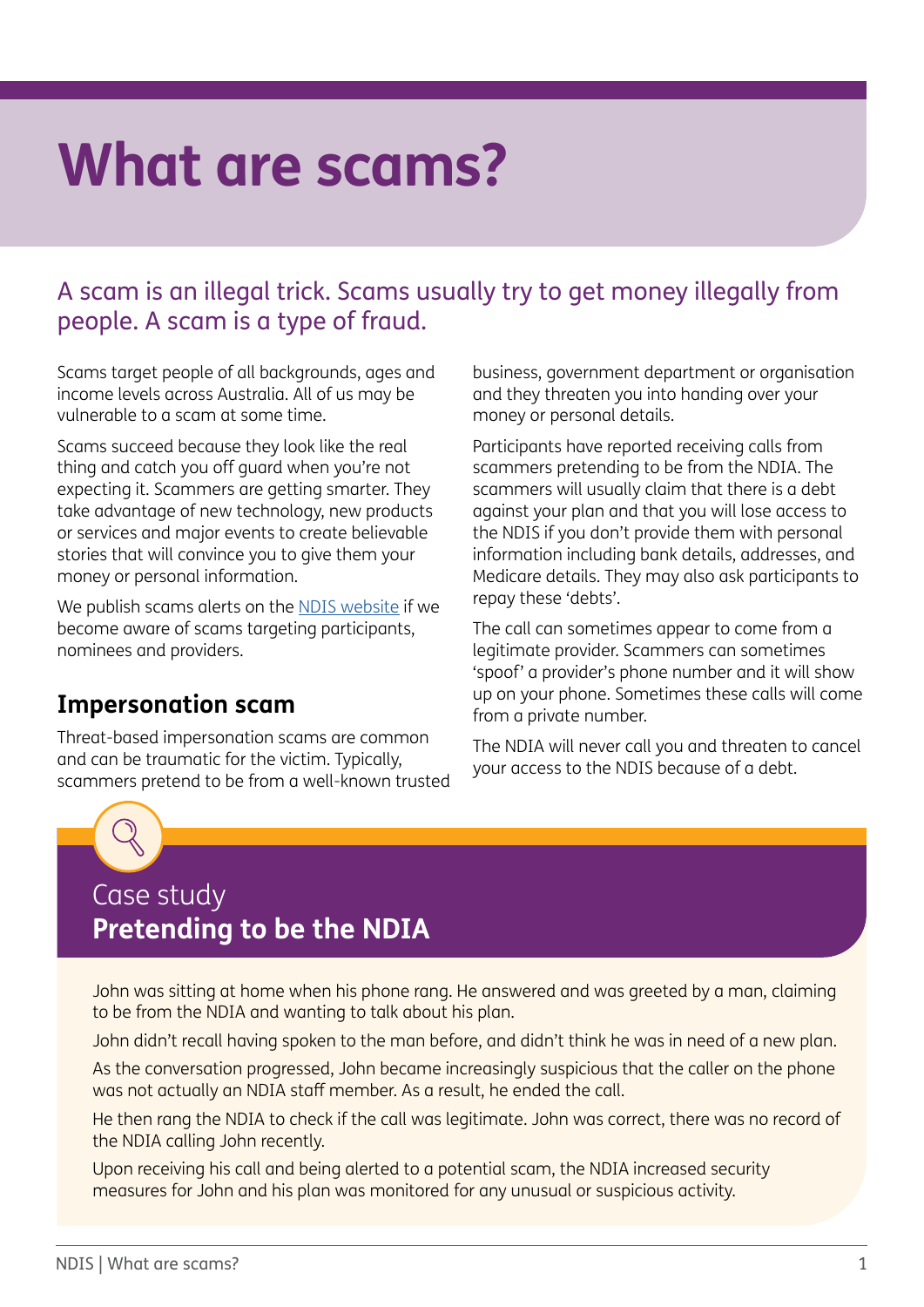## **Invoicing scams**

Scammers will sometimes send false invoices via email. These emails will often look like the real thing and will ask you to pay an invoice into an account that is different to the usual account you pay money into.

If you receive one of these emails, you should call your provider and ask them whether they sent this email. If they didn't, you should report it to the NDIS Fraud Reporting and Scams Helpline.

If you have accidentally paid the invoice, you should also:

- change your email account passwords
- contact your bank or financial institution and report the scam
- ask your bank whether they can reverse the payment, freeze the scam account and/or recover the funds
- check your NDIS records for any other unauthorised payments, withdrawals or updates.

## **Phishing scams**

Phishing is a way that cybercriminals steal confidential information such as online banking logins, credit card details, business login credentials or passwords/passphrases.

They do this by sending fraudulent messages and emails (sometimes called 'lures').

Some phishing scams will claim to provide information on how to protect yourself against COVID-19, or how to claim a payment. If you click the link or open a document, a virus or malware will start to collect your personal information and data.

Phishing scams often impersonate government departments including the NDIA, Department of Health, Services Australia and the Australian Taxation Office.

## **Charity scams**

Some scammers will contact you via phone, mail, email or face-to-face and pretend to be a charity. Often these messages will look like they real thing, but then they will ask you to click on a link, make a payment or provide personal information.

Before you donate to any charity you should always check if they are registered charity with the [Australian Charities and Not-for-profit Commission](https://www.acnc.gov.au/charity)  [Charity Register](https://www.acnc.gov.au/charity).

## **Unauthorised access**

Scammers who have accessed your information illegally may use that information to make false claims against your plan.

### **Report a scam**

The ACCC provides information to Australians about how to recognise, avoid and report scams.

To report a scam, visit [www.scamwatch.gov.au](http://www.scamwatch.gov.au/).

If a scammer contacts you pretending to an employee of the NDIA or an NDIS provider, you should report it to us by:

- calling the NDIS Fraud Reporting and Scams Helpline on 1800 650 717
- emailing [fraudreporting@ndis.gov.au](mailto:fraudreporting%40ndis.gov.au?subject=).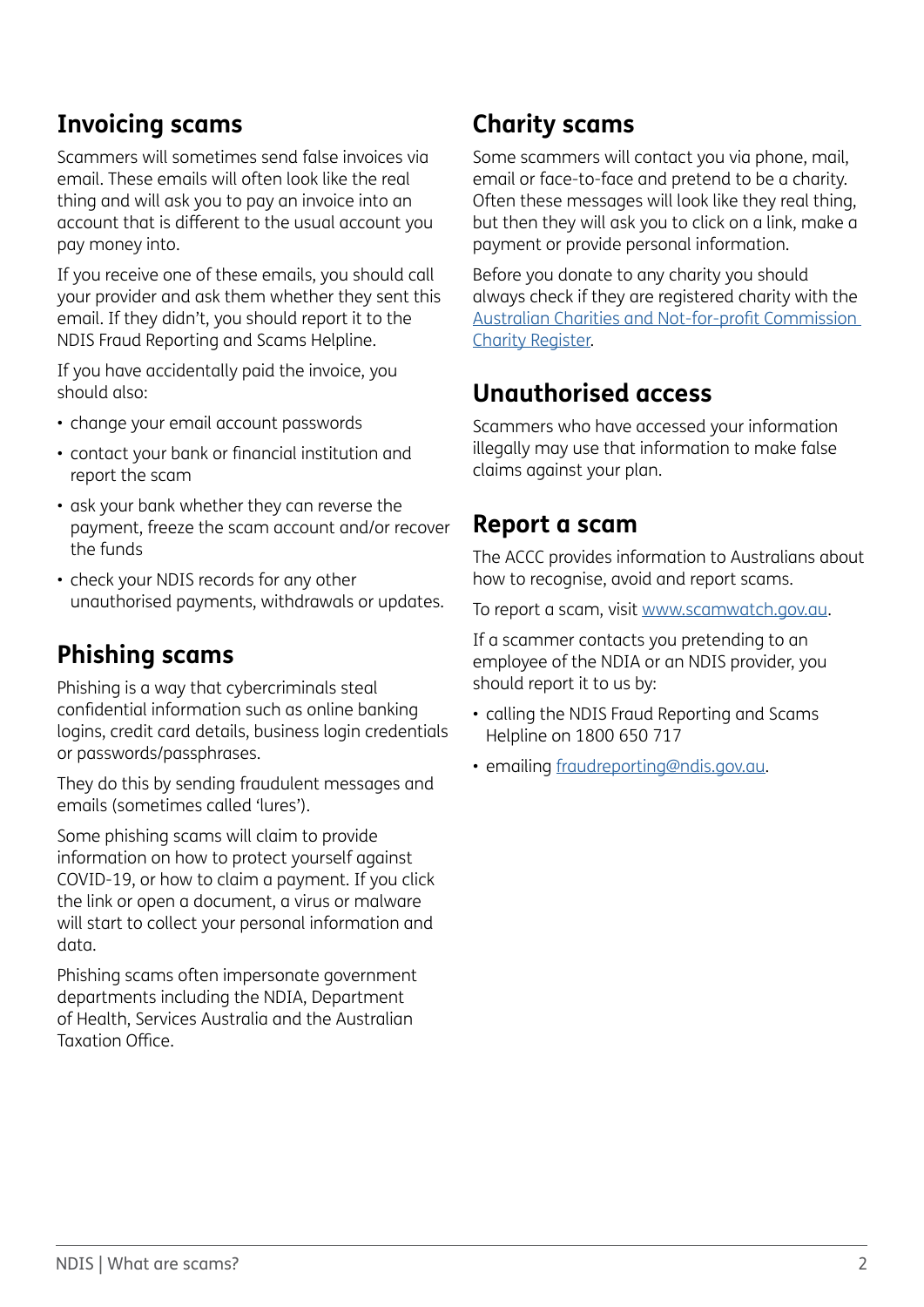# **Report suspicious behavior**

If you suspect someone is doing the wrong thing with NDIS funds, you should report it to us by:

- calling the NDIS Fraud Reporting and Scams Helpline on 1800 650 717 or
- emailing [fraudreporting@ndis.gov.au](mailto:fraudreporting%40ndis.gov.au?subject=).

When making your report, please consider the following questions:

- Who are you making a report about?
	- A provider
	- Someone employed by the NDIA or our Partners in the Community
	- A participant or nominee
- When did it occur and for how long?
- What happened?
- Where did it occur?
- Why does it seem suspicious?
- How did you learn about this?
- Who else have you reported this matter to?

### **What happens when you make a report**

We take all reports seriously and assess every allegation made to us. Depending on the information provided to us, we may:

- start a formal investigation into the matter
- undertake compliance activities including:
	- audits
	- education
	- reclaiming debts or
- refer the allegation to another authority.

In some cases, we may not take any further action. This is usually because:

• we are unable to properly identify the business or person associated with the allegation

- the business or person you name doesn't provide services to the NDIS, or have involvement with the NDIS
- the person you name isn't an NDIS participant
- the information provided isn't relevant to the NDIA or the NDIS
- we confirm the person is not doing anything wrong and is acting within the rules of the NDIS.

The more information you can provide, the better able we are to look into the matter.

Where possible, we will let you know what action we are taking in response to your allegation.

Sometimes we can't tell you what we're doing because we need to protect the privacy of individuals or the integrity of an investigation. We also may not be able to give you any information about the conduct or outcome of the investigation due to our obligations under the Privacy Act 1988.

#### **If we find evidence of non-compliant behaviour**

We may take action including:

- reclaiming a debt
- conducting an audit
- provide further education and guidance
- referring the matter to the NDIS Quality and Safeguards Commission.

### **If we find evidence of criminal behaviour**

We will investigate further and prosecute the perpetrators.

This means we may make a referral to the Commonwealth Director of Public Prosecutions, to pursue criminal prosecutions.

We may also take civil action to recover money lost as a result of fraud or intentional non-compliance.